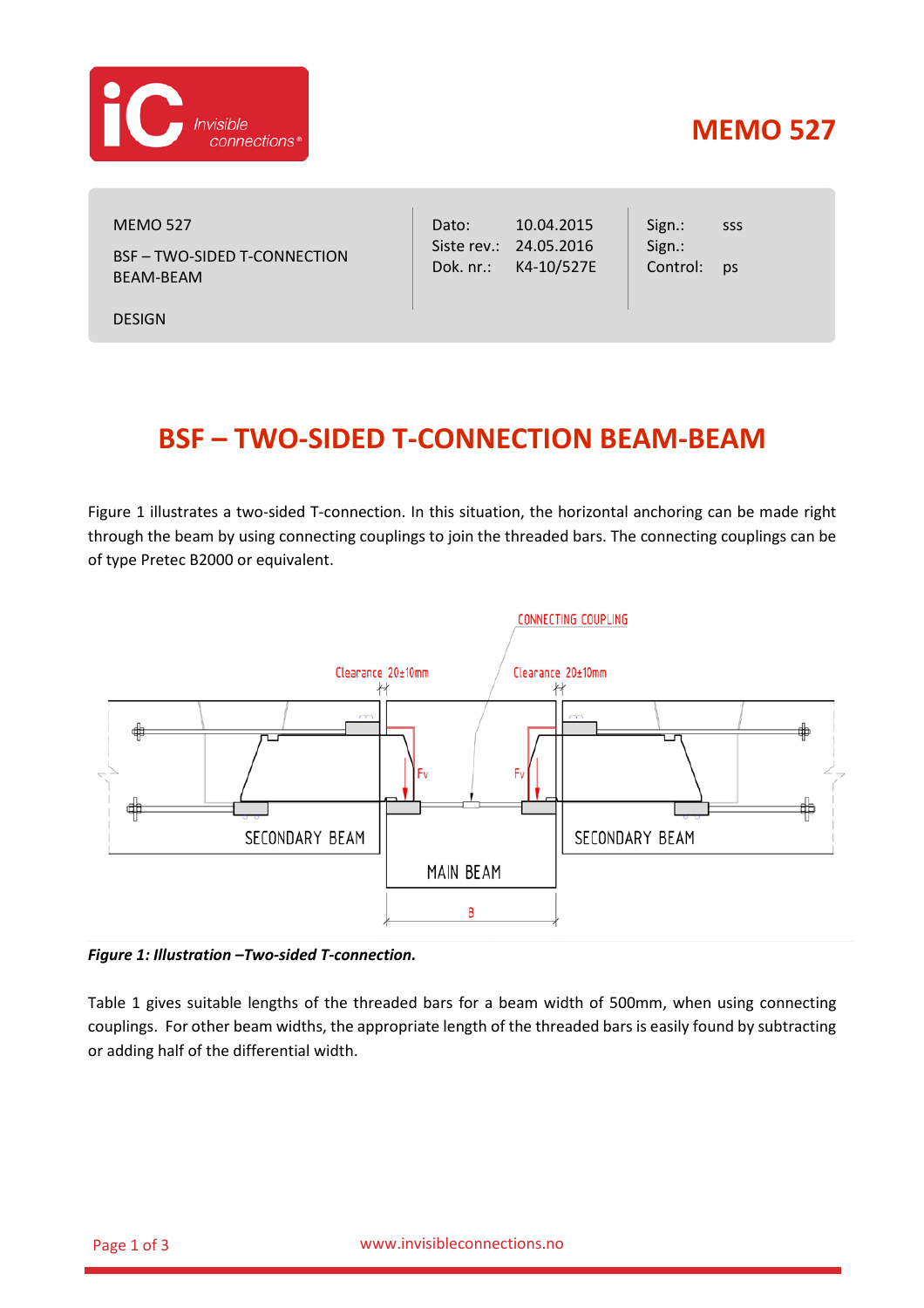| <b>UNIT</b>     | <b>HALF ROUND BLOCK</b> |      |                      | <b>ANCHORING</b>                             |
|-----------------|-------------------------|------|----------------------|----------------------------------------------|
|                 | D                       |      | <b>Thread length</b> |                                              |
|                 | [mm]                    | [mm] | In half round        |                                              |
|                 |                         |      | block                |                                              |
|                 |                         |      | [mm]                 |                                              |
| BSF225-BEAM BOX | Ø76                     | 100  | 18                   | 4×M12, 8.8, L=165mm                          |
|                 |                         |      |                      | 2 connecting couplings. Pretec B2000. M12x50 |
|                 |                         |      |                      | 18x18                                        |
| BSF300-BEAM BOX | Ø76                     | 100  | 18                   | 4×M12, 8.8, L=165mm                          |
|                 |                         |      |                      | 2 connecting couplings. Pretec B2000. M12x50 |
|                 |                         |      |                      | 18x18                                        |
| BSF450-BEAM BOX | Ø76                     | 100  | 30                   | 2×M20, 8.8, L=175mm                          |
|                 |                         |      |                      | 1 connecting coupling. Pretec B2000. M20x70  |
|                 |                         |      |                      | 30x30                                        |
| BSF700-BEAM BOX | Ø175                    | 140  | 30                   | 4×M20, 8.8, L=135mm                          |
|                 |                         |      |                      | 2 connecting couplings. Pretec B2000. M20x70 |
|                 |                         |      |                      | 30x30                                        |

<span id="page-1-0"></span>*Table 1: Horizontal anchoring for two-sided T-connection and beam width B=500mm.*

With respect to reinforcement, reference is made to memo 526.